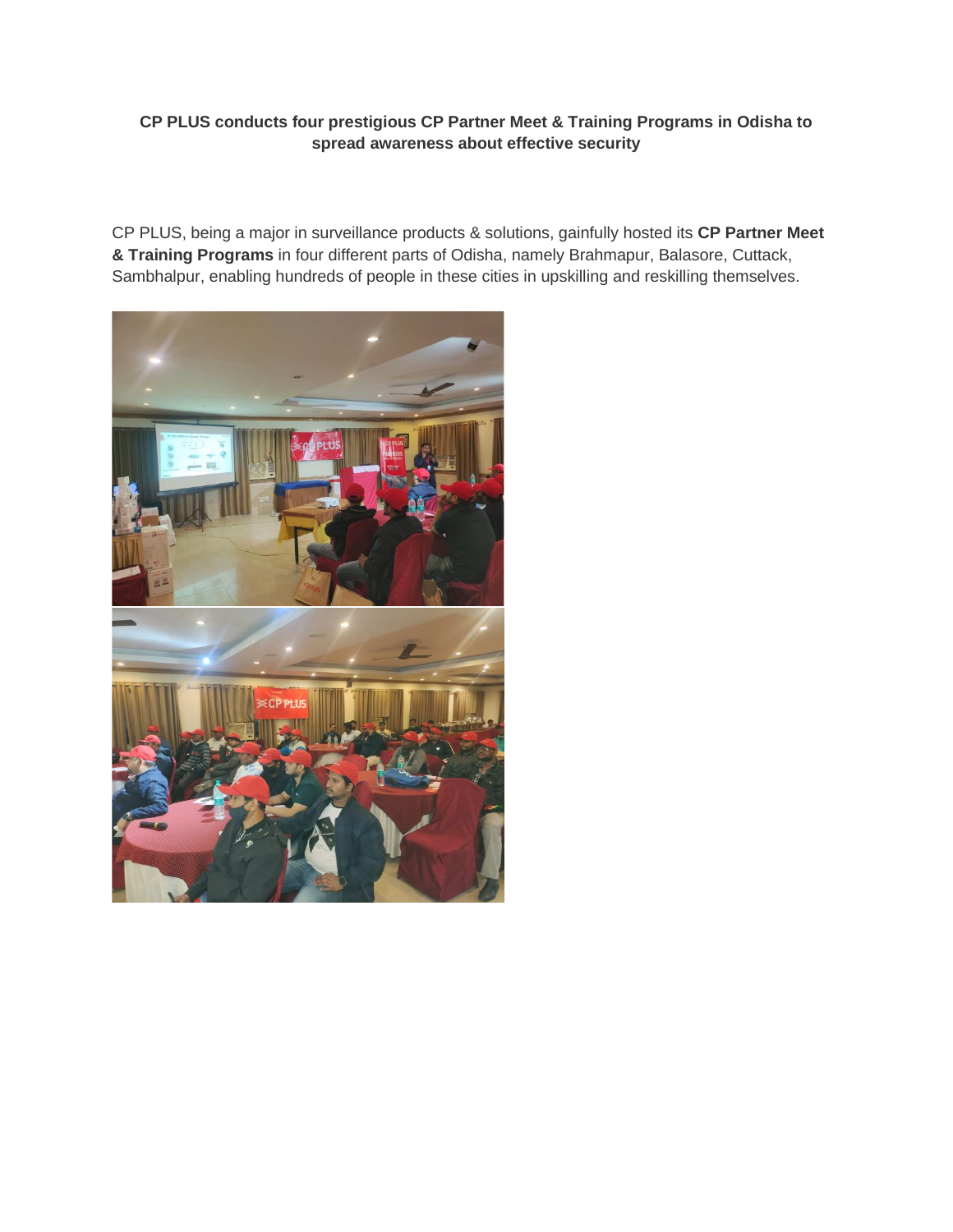

With such enthusiastic participation, the **CP Partner Meet & Training Programs** in Odisha created another milestone for the company where it educated the partners on the latest surveillance technologies along with future security trends. It also enlightened the individuals on how can they grow their business and serve customers in a better way. CP PLUS innovative products and solutions based on AI (artificial intelligence) attracted both new and existing partners while offering a unique experience to them.

"To meet the ever-changing demand for surveillance products and solutions, it's essential to catch up with the latest and upcoming technologies. CP PLUS technology show plays a crucial role here by presenting its future-oriented security solutions that are pertinent to the growing needs of the market. It helps partners to stay relevant with the evolving industry trends while empowering them to run a stable business in this fast-changing world," said Anupam Sah, AGM Marketing, CP PLUS.

CP PLUS innovative technologies and cutting-edge surveillance solutions unveiled at the show include EzyKam, EzyFi Wi-Fi Kit, Guard+ Cameras for Colourful View in Dark, 5MP HD Cameras, HD Cloud Cameras, IP PTZ Cameras, Facial Recognition-based Time & Attendance Solutions, Health Monitoring Systems (HMS) for Surveillance Devices, CCTV Cables, HDMI Cables, PoE Switches, and High-Performance CCTV Power Supply, etc. These security products are perfect in terms of functionality, performance, reliability, and scalability. CP PLUS AI-enabled surveillance systems & technologies presented at the show have been specially designed for the growing